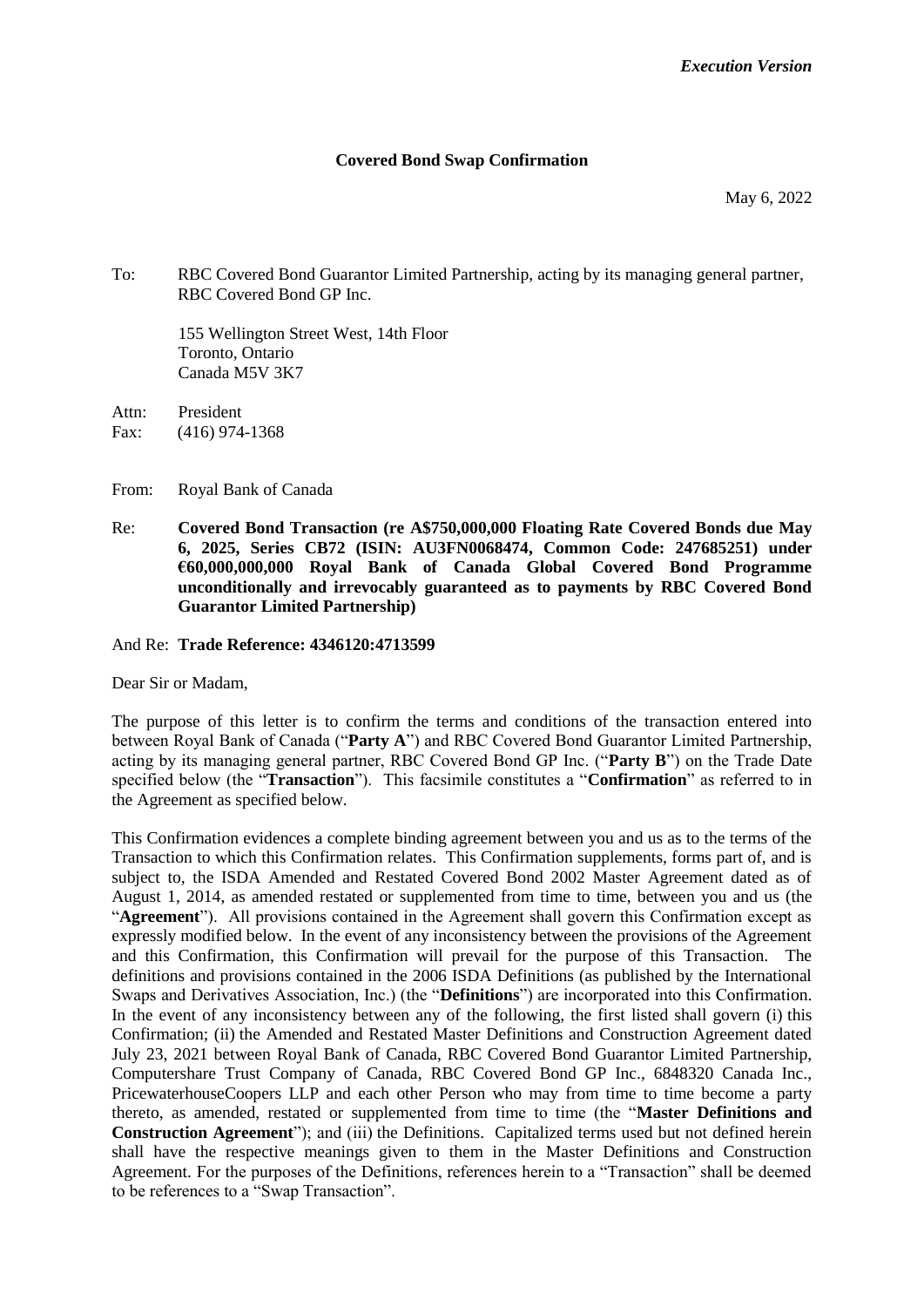The terms of the particular Transaction to which this Confirmation relates are as follows:

| Trade Date:                                        |               | April 29, 2022.                                                                                                                                                                                                                                                                                                                                                                                                                                                                                                                                                                        |  |
|----------------------------------------------------|---------------|----------------------------------------------------------------------------------------------------------------------------------------------------------------------------------------------------------------------------------------------------------------------------------------------------------------------------------------------------------------------------------------------------------------------------------------------------------------------------------------------------------------------------------------------------------------------------------------|--|
| <b>Effective Date:</b>                             | The later of: |                                                                                                                                                                                                                                                                                                                                                                                                                                                                                                                                                                                        |  |
|                                                    | (a)           | the Issue Date for Series CB72; and                                                                                                                                                                                                                                                                                                                                                                                                                                                                                                                                                    |  |
|                                                    | (b)           | the earlier of:                                                                                                                                                                                                                                                                                                                                                                                                                                                                                                                                                                        |  |
|                                                    |               | (i) the Covered Bond Guarantee Activation Event<br>Date;                                                                                                                                                                                                                                                                                                                                                                                                                                                                                                                               |  |
|                                                    |               | (ii) a Trigger Event Date; and                                                                                                                                                                                                                                                                                                                                                                                                                                                                                                                                                         |  |
|                                                    |               | (iii) an <i>impending</i> or <i>actual insolvency</i> on the part<br>of the Issuer that constitutes an Issuer Event of<br>Default pursuant to Condition 7.1(f).                                                                                                                                                                                                                                                                                                                                                                                                                        |  |
| <b>Termination Date:</b>                           |               | The earlier of:                                                                                                                                                                                                                                                                                                                                                                                                                                                                                                                                                                        |  |
|                                                    | (a)           | the Final Maturity Date for (or, if earlier, the date of<br>redemption in whole, but not in part, of) Series CB72<br>or, if Party B notifies Party A prior to such Final<br>Maturity Date of its inability to pay in full<br>Guaranteed Amounts corresponding to the Final<br>Redemption Amount for Series CB72, the final date<br>which<br>amount representing<br>the<br>${\rm an}$<br>Final<br>on<br>Redemption Amount for Series CB72 is paid (but in<br>any event, not later than the Extended Due for<br>Payment Date for Series CB72) (the "Scheduled<br>Termination Date"); and |  |
|                                                    | (b)           | the date designated therefor by the Bond Trustee and<br>notified to Party A and Party B for purposes of<br>realizing the Security in accordance with the Security<br>Agreement and distributing the proceeds therefrom in<br>accordance with the Post-Enforcement Priority of<br>Payments following the enforcement of the Security<br>pursuant to Condition 7.3 as may be modified by the<br>Final Terms for Series CB72.                                                                                                                                                             |  |
| <b>Currency Swap Transaction Exchange</b><br>Rate: | $1 A$ = CAD.$ |                                                                                                                                                                                                                                                                                                                                                                                                                                                                                                                                                                                        |  |
| <b>Business Days:</b>                              |               | London, New York, Sydney and Toronto                                                                                                                                                                                                                                                                                                                                                                                                                                                                                                                                                   |  |
| <b>Party B Amounts</b>                             |               |                                                                                                                                                                                                                                                                                                                                                                                                                                                                                                                                                                                        |  |
| <b>Floating Rate Payer:</b>                        | Party B.      |                                                                                                                                                                                                                                                                                                                                                                                                                                                                                                                                                                                        |  |
| Party B Notional Amount:                           |               | For each Guarantor LP Calculation Period, the product of<br>(x) the Party A Currency Amount on the first day of such<br>Guarantor LP Calculation Period and (y) the Currency<br>Swap Transaction Exchange Rate.                                                                                                                                                                                                                                                                                                                                                                        |  |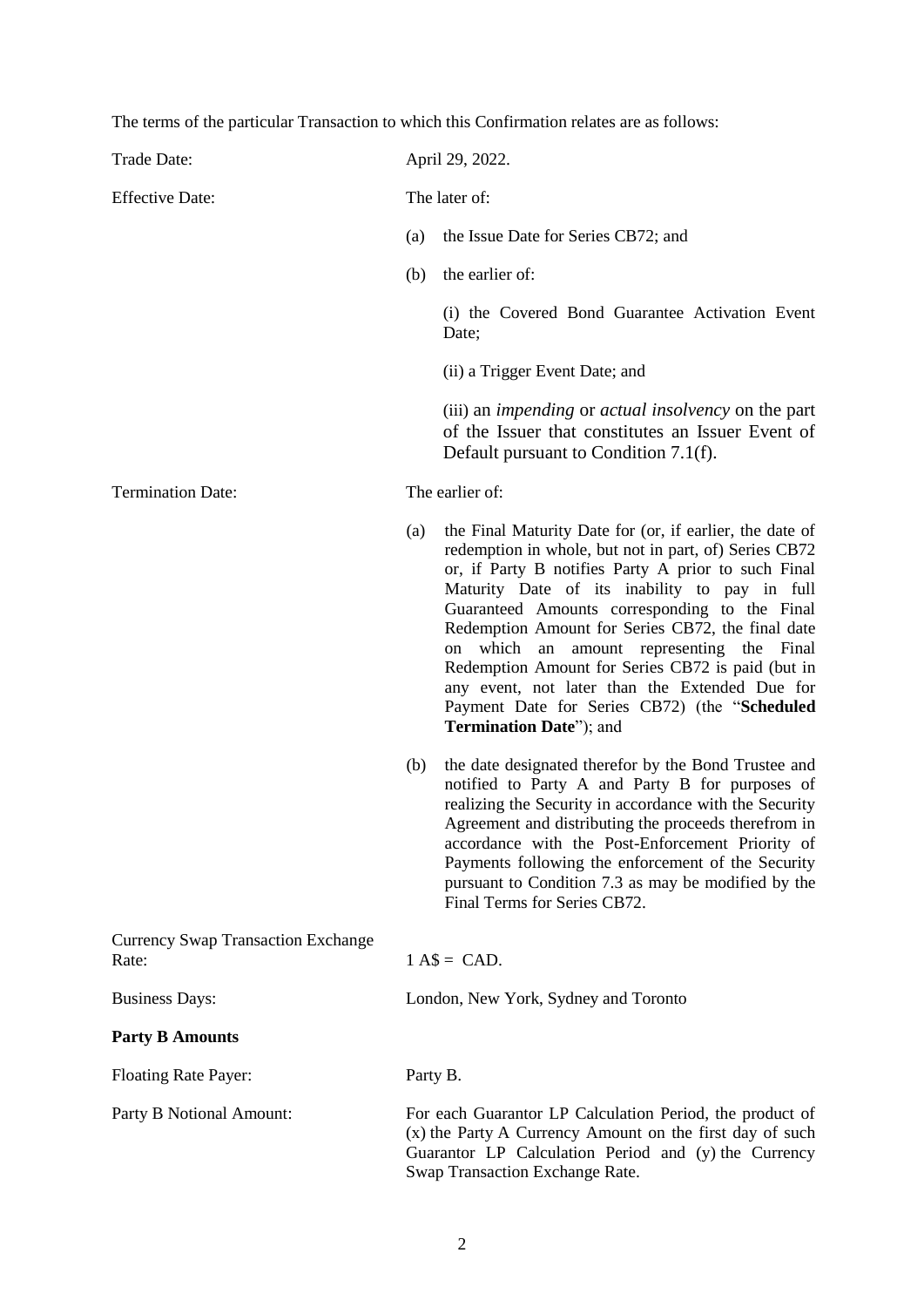| Party B Payment Amount:                  | On each Guarantor LP Payment Date, Party B will pay to<br>Party A the product of:                                                                                                                                                                                                                                                                                                             |  |
|------------------------------------------|-----------------------------------------------------------------------------------------------------------------------------------------------------------------------------------------------------------------------------------------------------------------------------------------------------------------------------------------------------------------------------------------------|--|
|                                          | the Party B Notional Amount for the Guarantor LP<br>(a)<br>Calculation Period ending on such Guarantor LP<br>Payment Date;                                                                                                                                                                                                                                                                    |  |
|                                          | the Party B Day Count Fraction; and<br>(b)                                                                                                                                                                                                                                                                                                                                                    |  |
|                                          | the Party B Floating Rate.<br>(c)                                                                                                                                                                                                                                                                                                                                                             |  |
| <b>Guarantor LP Calculation Period:</b>  | Each period from and including a Guarantor LP Payment<br>Date to, but excluding, the next following Guarantor LP<br>Payment Date, provided that (a) the first Guarantor LP<br>Calculation Period begins on, and includes, the Effective<br>Date and (b) the final Guarantor LP Calculation Period<br>shall end on, but exclude, the Scheduled Termination Date.                               |  |
| Party B Day Count Fraction:              | Actual/365 (Fixed).                                                                                                                                                                                                                                                                                                                                                                           |  |
| Party B Business Day Convention:         | Modified Following.                                                                                                                                                                                                                                                                                                                                                                           |  |
| Party B Floating Rate:                   | Party B Floating Rate Option plus Party B Spread.                                                                                                                                                                                                                                                                                                                                             |  |
| Party B Floating Rate Option:            | CAD-BA-CDOR.                                                                                                                                                                                                                                                                                                                                                                                  |  |
| Designated Maturity:                     | 1 month.                                                                                                                                                                                                                                                                                                                                                                                      |  |
| Party B Spread:                          | % per annum.                                                                                                                                                                                                                                                                                                                                                                                  |  |
| <b>Reset Date:</b>                       | First Business Day of each Guarantor LP Calculation<br>Period.                                                                                                                                                                                                                                                                                                                                |  |
| <b>Party A Amounts</b>                   |                                                                                                                                                                                                                                                                                                                                                                                               |  |
| Floating Rate Payer:                     | Party A.                                                                                                                                                                                                                                                                                                                                                                                      |  |
| Party A Currency Amount:                 | In respect of each Swap Provider Calculation Period, an<br>amount in A\$ equal to the Party A Notional Amount <i>minus</i><br>the aggregate of each Party A Interim Exchange Amount<br>paid on or prior to the first day of such Swap Provider<br>Calculation Period.                                                                                                                         |  |
| <b>Swap Provider Calculation Period:</b> | Each period from and including a Swap Provider Payment<br>Date to, but excluding, the next following applicable Swap<br>Provider Payment Date, except that (a) the initial Swap<br>Provider Calculation Period will commence on, and<br>include, the Effective Date and (b) the final Swap Provider<br>Calculation Period will end on, but exclude, the Scheduled<br><b>Termination Date.</b> |  |
| Swap Provider Payment Date:              | 6 <sup>th</sup> of February, May, August and November of each year<br>commencing August 6, 2022, each day that a portion of the<br>Final Redemption Amount for Series CB72 is payable, and<br>the 6 <sup>th</sup> day of each month after the Final Maturity Date for<br>Series CB72, up to and including the Scheduled                                                                       |  |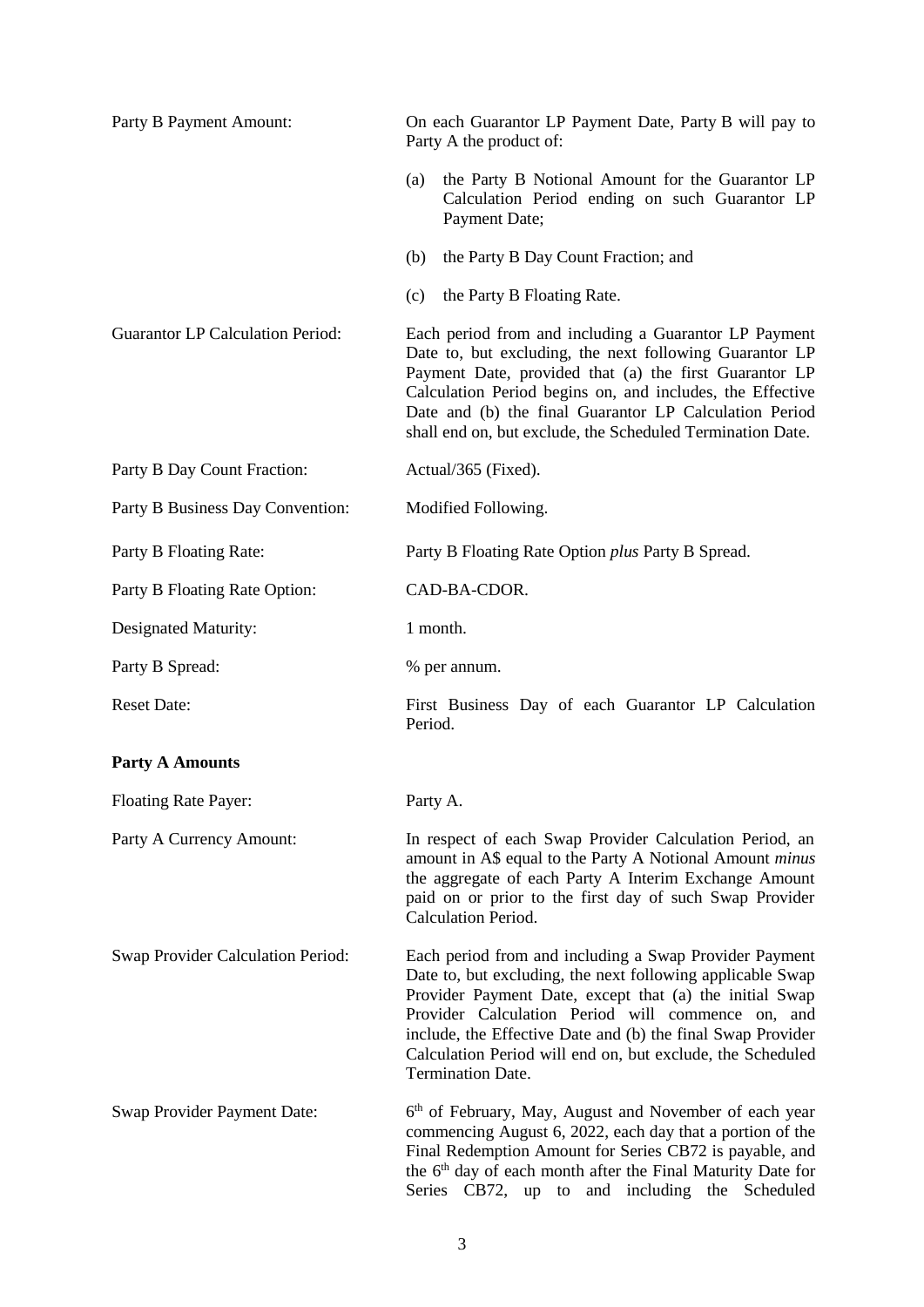|                                              | Termination Date.                                                                                                                                                                                                                                                                                                                                                                                                                                                                                                                                                |
|----------------------------------------------|------------------------------------------------------------------------------------------------------------------------------------------------------------------------------------------------------------------------------------------------------------------------------------------------------------------------------------------------------------------------------------------------------------------------------------------------------------------------------------------------------------------------------------------------------------------|
| Party A Notional Amount:                     | A\$750,000,000.                                                                                                                                                                                                                                                                                                                                                                                                                                                                                                                                                  |
| Party A Payment Amount:                      | On each Swap Provider Payment Date, Party A will pay to<br>Party B the product of:                                                                                                                                                                                                                                                                                                                                                                                                                                                                               |
|                                              | the Party A Currency Amount for the Swap Provider<br>(a)<br>Calculation Period ending on, but excluding, such<br>Swap Provider Payment Date;                                                                                                                                                                                                                                                                                                                                                                                                                     |
|                                              | the Party A Floating Rate Day Count Fraction; and<br>(b)                                                                                                                                                                                                                                                                                                                                                                                                                                                                                                         |
|                                              | the Party A Floating Rate.<br>(c)                                                                                                                                                                                                                                                                                                                                                                                                                                                                                                                                |
| Party A Floating Rate:                       | Party A Floating Rate Option plus Party A Spread.                                                                                                                                                                                                                                                                                                                                                                                                                                                                                                                |
| Party A Floating Rate Option:                | A\$-BBR-BBSW.                                                                                                                                                                                                                                                                                                                                                                                                                                                                                                                                                    |
| Designated Maturity:                         | 3 months prior to the Final Maturity Date for Series CB72<br>and 1 month from and after the Final Maturity Date for<br>Series CB72.                                                                                                                                                                                                                                                                                                                                                                                                                              |
| Party A Spread:                              | % per annum.                                                                                                                                                                                                                                                                                                                                                                                                                                                                                                                                                     |
| <b>Reset Date:</b>                           | First Business Day of each Swap Provider Calculation<br>Period.                                                                                                                                                                                                                                                                                                                                                                                                                                                                                                  |
| Party A Floating Rate Day Count<br>Fraction: | Actual/365 (Fixed).                                                                                                                                                                                                                                                                                                                                                                                                                                                                                                                                              |
| Party A Business Day Convention:             | Modified Following.                                                                                                                                                                                                                                                                                                                                                                                                                                                                                                                                              |
| <b>Interim Exchanges</b>                     |                                                                                                                                                                                                                                                                                                                                                                                                                                                                                                                                                                  |
| Interim Exchange Date:                       | If Party B notifies Party A that the payment of any or all of<br>the Final Redemption Amount for Series CB72 shall be<br>deferred until the Extended Due for Payment Date pursuant<br>to Condition 6.1 as may be modified by the Final Terms for<br>Series CB72, then each Interest Payment Date for Series<br>CB72 falling after the Final Maturity Date up to (and<br>including) the relevant Extended Due for Payment Date for<br>which Party B has provided at least three Business Days'<br>prior notice of the related Party B Interim Exchange<br>Amount. |
| Party A Interim Exchange Amount:             | With respect to an Interim Exchange Date, the amount in<br>A\$ notified by Party B to Party A as being the portion of<br>the Final Redemption Amount for Series CB72 that Party B<br>shall pay pursuant to Condition 6.1 as may be modified by<br>the Final Terms for Series CB72.                                                                                                                                                                                                                                                                               |
| Party B Interim Exchange Amount:             | With respect to an Interim Exchange Date, the Party A<br>Interim Exchange Amount for such Interim Exchange Date<br>converted into Canadian Dollars at the Currency Swap<br><b>Transaction Exchange Rate.</b>                                                                                                                                                                                                                                                                                                                                                     |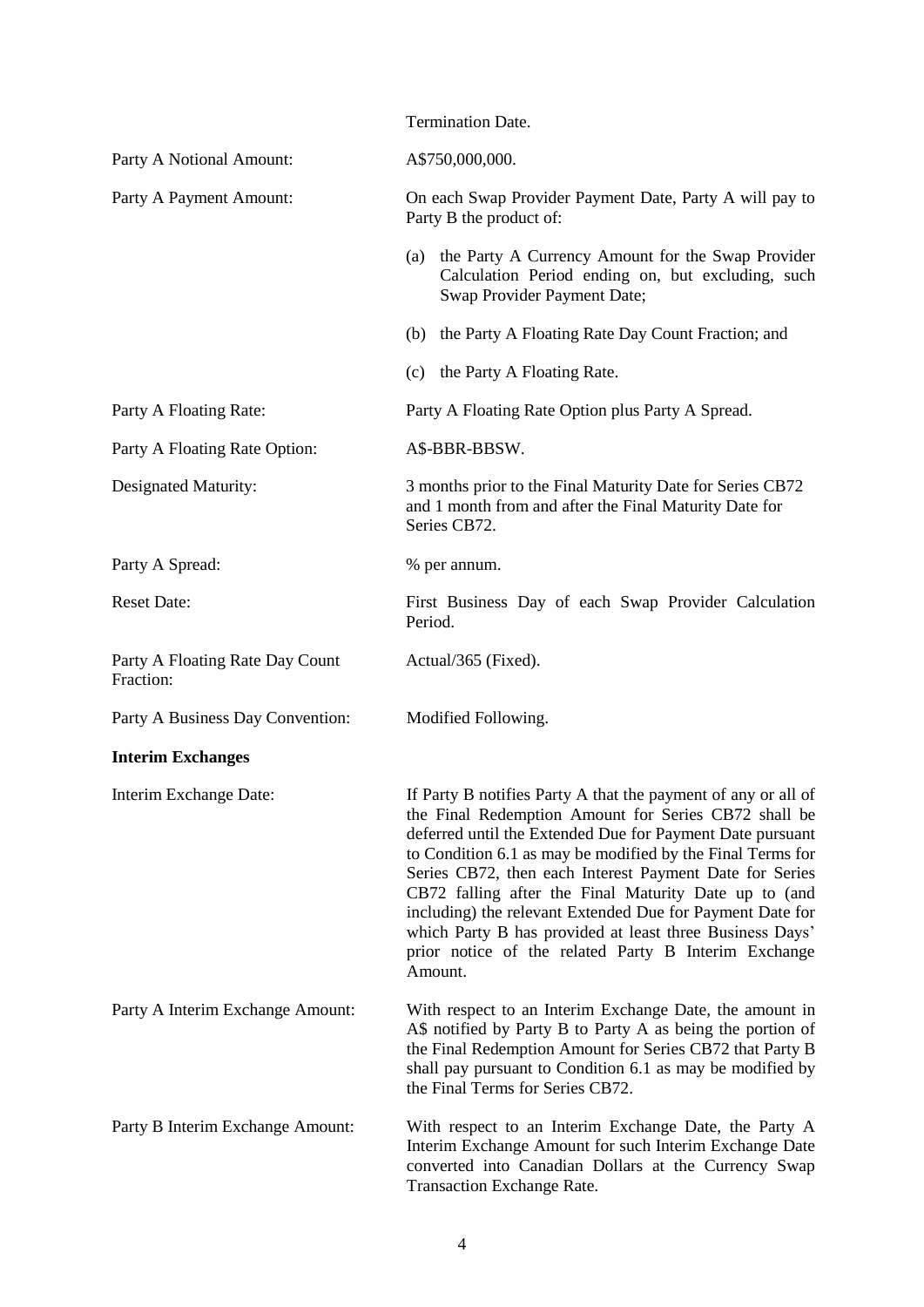### **Final Exchanges**

| Final Exchange Date:           | If Party B is required to pay a Final Redemption Amount<br>for Series CB72 on any day pursuant to Condition 7.2 as<br>may be modified by the Final Terms of Series CB72 and<br>provides at least three Business Days' prior notice thereof<br>to Party A, then the day so specified in such notice.                                                                                                                            |
|--------------------------------|--------------------------------------------------------------------------------------------------------------------------------------------------------------------------------------------------------------------------------------------------------------------------------------------------------------------------------------------------------------------------------------------------------------------------------|
| Party A Final Exchange Amount: | The amount in A\$ notified by Party B to Party A as being<br>the Final Redemption Amount for Series CB72 plus<br>accrued but unpaid interest and any other amount due<br>under Series CB72 (other than additional amounts payable<br>under Condition 8 as may be modified by the Final Terms<br>for Series CB72) that Party B shall pay pursuant to<br>Condition 7.2 as may be modified by the Final Terms for<br>Series CB72. |
| Party B Final Exchange Amount: | The Party A Final Exchange Amount converted into<br>Canadian Dollars at the Currency Swap Transaction<br>Exchange Rate.                                                                                                                                                                                                                                                                                                        |
| <b>Other Provisions</b>        |                                                                                                                                                                                                                                                                                                                                                                                                                                |

Calculation Agent:

Party A.

# **Account Details**

Account for payments to Party A in CAD:

Bank: SWIFT: Beneficiary account: Beneficiary account number: Beneficiary SWIFT ID:

or such other account as Party A may direct from time to time.

Account for payments to Party B in A\$:

Such account as Party B may direct from time to time.

### **Contact Details for notices**

Party A Royal Bank of Canada 155 Wellington Street West, 14<sup>th</sup> Floor Toronto, Ontario Canada M5V 3K7

> Attention: Managing Director, Capital & Term Funding, Corporate Treasury Facsimile No.: (416) 974-1368.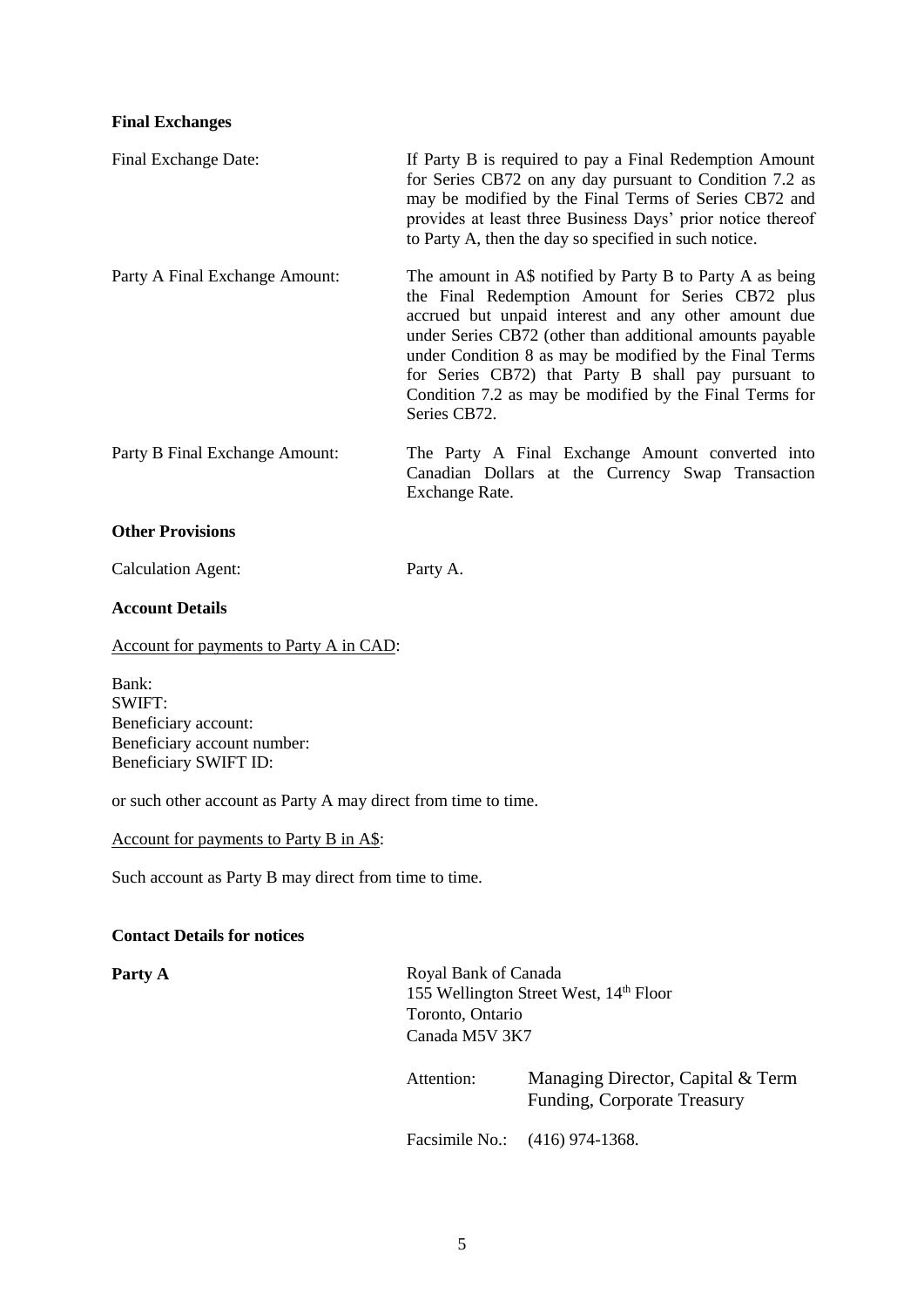Party B RBC Covered Bond Guarantor Limited Partnership c/o RBC Covered Bond GP Inc. 155 Wellington Street West, 14th Floor Toronto, Ontario Canada M5V 3K7

Attention: President

Facsimile No: (416) 974-1368.

[Remainder of page intentionally left blank]